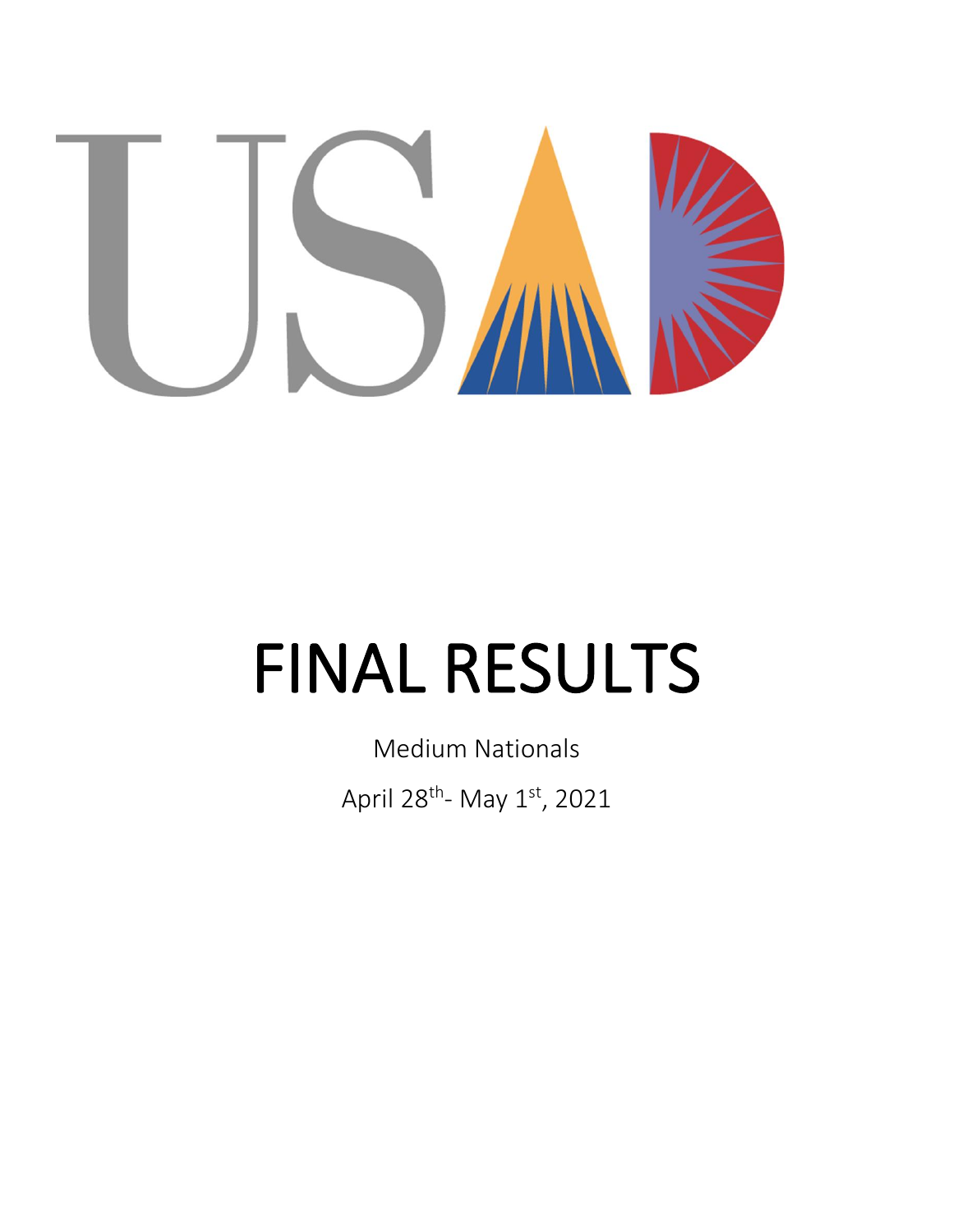# Contents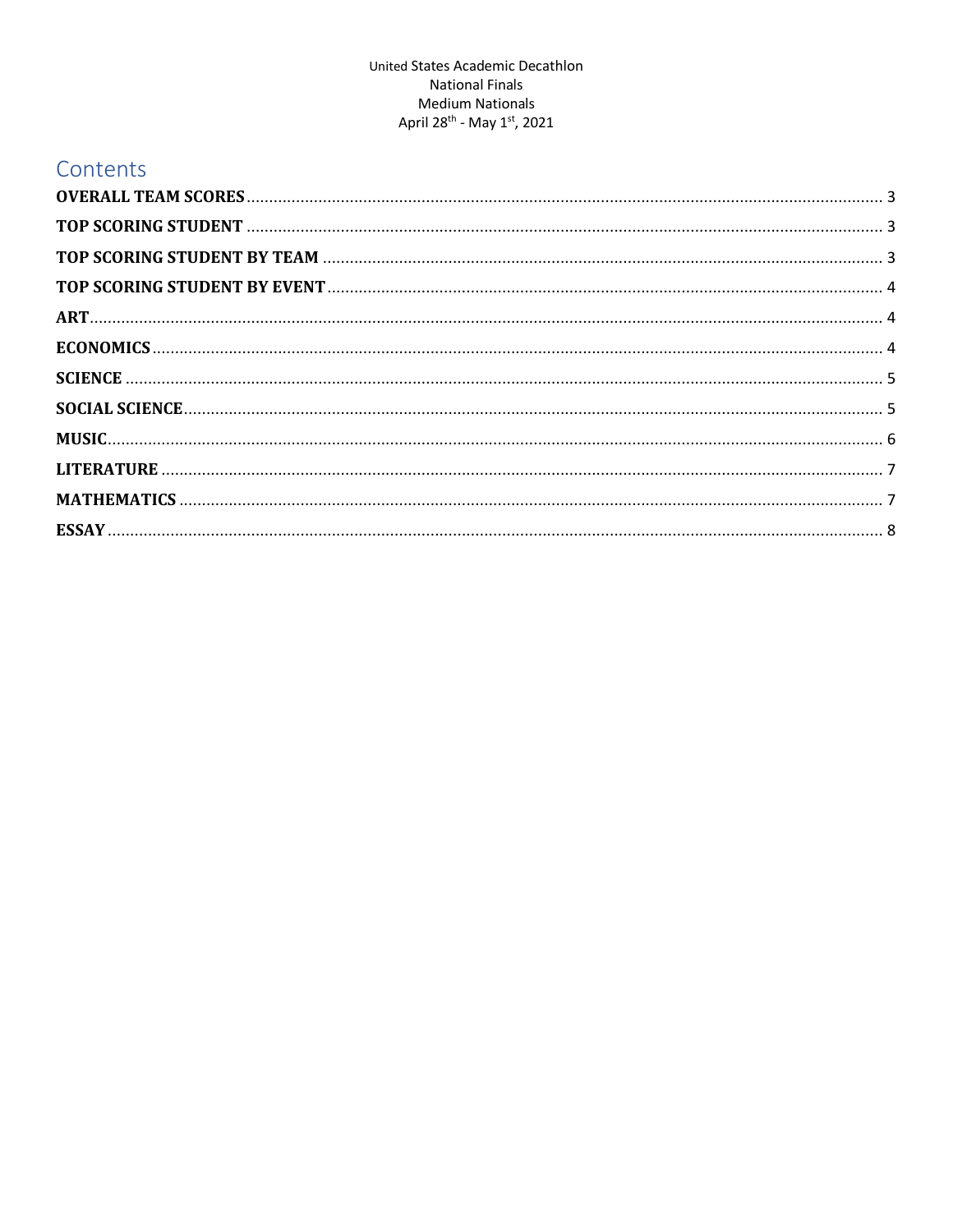# **OVERALL TEAM SCORES**

<span id="page-2-0"></span>

| Team# | <b>Team Score</b> | <b>Team Name</b>                                  | <b>State</b> |
|-------|-------------------|---------------------------------------------------|--------------|
| 14    | 31,263.9          | <b>Health Careers High School</b>                 | Texas        |
| 23    | 31,166.1          | Middle College High School                        | California   |
| 20    | 30,741.9          | Indian Hills High School                          | New Jersey   |
| 15    | 28,157.3          | Watertown High School                             | Wisconsin    |
| 16    | 27,671.4          | Northwest PA Collegiate Academy                   | Pennsylvania |
| 22    | 23,297.7          | East Greenwich High School                        | Rhode Island |
| 17    | 22,843.1          | Show Low High School                              | Arizona      |
| 18    | 22,195.7          | Shelley High School                               | Idaho        |
| 13    | 21,418.0          | <b>Gross Catholic High School</b>                 | Nebraska     |
| 10    | 20,054.3          | Hardaway High School                              | Georgia      |
| 19    | 19,375.8          | The Chicago High School For Agricultural Sciences | Illinois     |
| 11    | 12,320.4          | Mason City High School                            | Iowa         |

# **TOP SCORING STUDENT**

#### <span id="page-2-1"></span>Honor Division

| 7.340.5 | Anish Ahuia           | Middle College High School | California |
|---------|-----------------------|----------------------------|------------|
| 7.013.6 | Lauren Duguez         | Middle College High School | California |
| 6.873.3 | Adhishree Chidambaram | Health Careers High School | Texas      |

#### Scholastic Division

| 5.184.1 | Daniel Leal Serrano | Health Careers High School | Texas      |
|---------|---------------------|----------------------------|------------|
| 5.096.4 | Renée Callari       | Indian Hills High School   | New Jersey |
| 4.967.3 | Julianna Zelnhefer  | Indian Hills High School   | New Jersey |

## Varsity Division

| 4.844.6 | Giancarlo Fornaris | Middle College High School      | California   |
|---------|--------------------|---------------------------------|--------------|
| 4.774.0 | Matthew Tolhurst   | Northwest PA Collegiate Academy | Pennsylvania |
| 4.534.1 | Joseph Park        | Indian Hills High School        | New Jersey   |

# **TOP SCORING STUDENT BY TEAM**

<span id="page-2-2"></span>

|       | Score Stude Name |                       | <b>School</b>                     | Region   |
|-------|------------------|-----------------------|-----------------------------------|----------|
| 5,535 | 1001             | Abigale Dzwik         | Hardaway High School              | Georgia  |
| 3.147 | 1101             | Britta Elsbernd       | Mason City High School            | lowa     |
| 4.514 | 1303             | Nathan Schmitz        | <b>Gross Catholic High School</b> | Nebraska |
| 6,873 | 1401             | Adhishree Chidambaram | <b>Health Careers High School</b> | Texas    |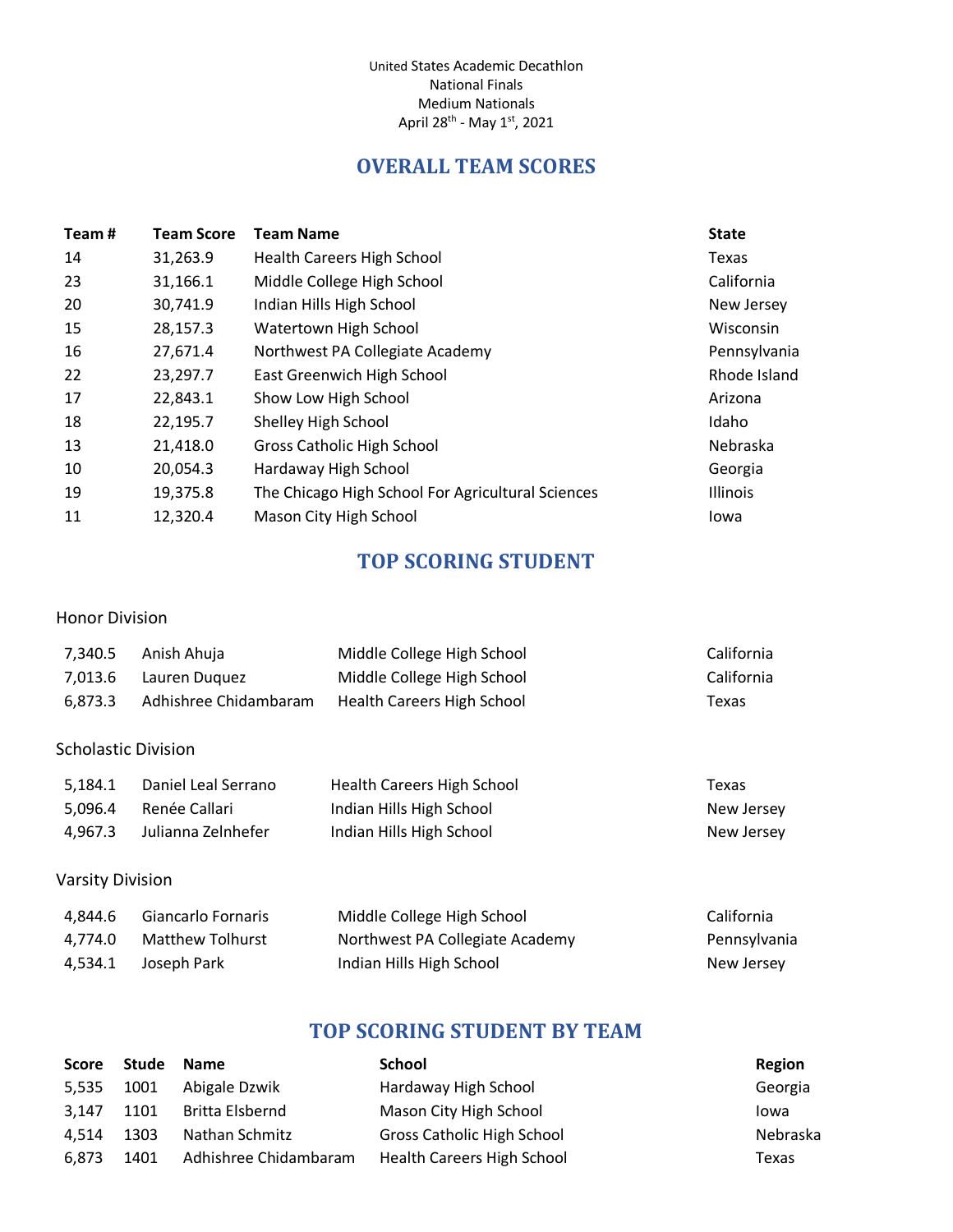| 6,182 | 1503 | Christopher Kitzhaber    | Watertown High School                             | Wisconsin    |
|-------|------|--------------------------|---------------------------------------------------|--------------|
| 5,297 | 1601 | <b>Austin Williams</b>   | Northwest PA Collegiate Academy                   | Pennsylvania |
| 4,864 | 1701 | <b>Branham Carpenter</b> | Show Low High School                              | Arizona      |
| 5,306 | 1801 | Jarrett Haroldsen        | Shelley High School                               | Idaho        |
| 4,206 | 1904 | <b>Taylor Pate</b>       | The Chicago High School For Agricultural Sciences | Illinois     |
| 6,243 | 2001 | Lydia Park               | Indian Hills High School                          | New Jersey   |
| 5,232 | 2202 | Julia Xu                 | East Greenwich High School                        | Rhode Island |
| 7,340 | 2301 | Anish Ahuja              | Middle College High School                        | California   |

# **TOP SCORING STUDENT BY EVENT**

## **ART**

#### <span id="page-3-1"></span><span id="page-3-0"></span>Honor Division

| Score                      | <b>Student</b> | <b>Name</b>             | <b>School</b>                   | <b>Region</b> |
|----------------------------|----------------|-------------------------|---------------------------------|---------------|
| 964                        | 2301           | Anish Ahuja             | Middle College High School      | California    |
| 946                        | 2302           | Lauren Duquez           | Middle College High School      | California    |
| 946                        | 1401           | Adhishree Chidambaram   | Health Careers High School      | Texas         |
| 927                        | 1501           | Kathryn Johnson         | Watertown High School           | Wisconsin     |
| <b>Scholastic Division</b> |                |                         |                                 |               |
| <b>Score</b>               | <b>Student</b> | <b>Name</b>             | <b>School</b>                   | <b>Region</b> |
| 836                        | 1406           | Daniel Leal Serrano     | Health Careers High School      | Texas         |
| 764                        | 1605           | Jackelin Reyes          | Northwest PA Collegiate Academy | Pennsylvania  |
| 746                        | 1604           | Alexander Hurtado       | Northwest PA Collegiate Academy | Pennsylvania  |
| 746                        | 1404           | Grace Noronha           | Health Careers High School      | Texas         |
| <b>Varsity Division</b>    |                |                         |                                 |               |
| <b>Score</b>               | <b>Student</b> | <b>Name</b>             | <b>School</b>                   | <b>Region</b> |
| 764                        | 2009           | Grace Romitelli         | Indian Hills High School        | New Jersey    |
| 727                        | 1607           | <b>Matthew Tolhurst</b> | Northwest PA Collegiate Academy | Pennsylvania  |
| 691                        | 2307           | Giancarlo Fornaris      | Middle College High School      | California    |
|                            |                |                         | <b>ECONOMICS</b>                |               |
| <b>Honor Division</b>      |                |                         |                                 |               |

<span id="page-3-2"></span>

| <b>Score</b> | <b>Student</b> | <b>Name</b>     | <b>School</b>                     | Region     |
|--------------|----------------|-----------------|-----------------------------------|------------|
| 891          | 2302           | Lauren Duguez   | Middle College High School        | California |
| 873          | 2301           | Anish Ahuja     | Middle College High School        | California |
| 818          | 1402           | Praket Desai    | <b>Health Careers High School</b> | Texas      |
| 818          | 1403           | Arunima Jaiswal | <b>Health Careers High School</b> | Texas      |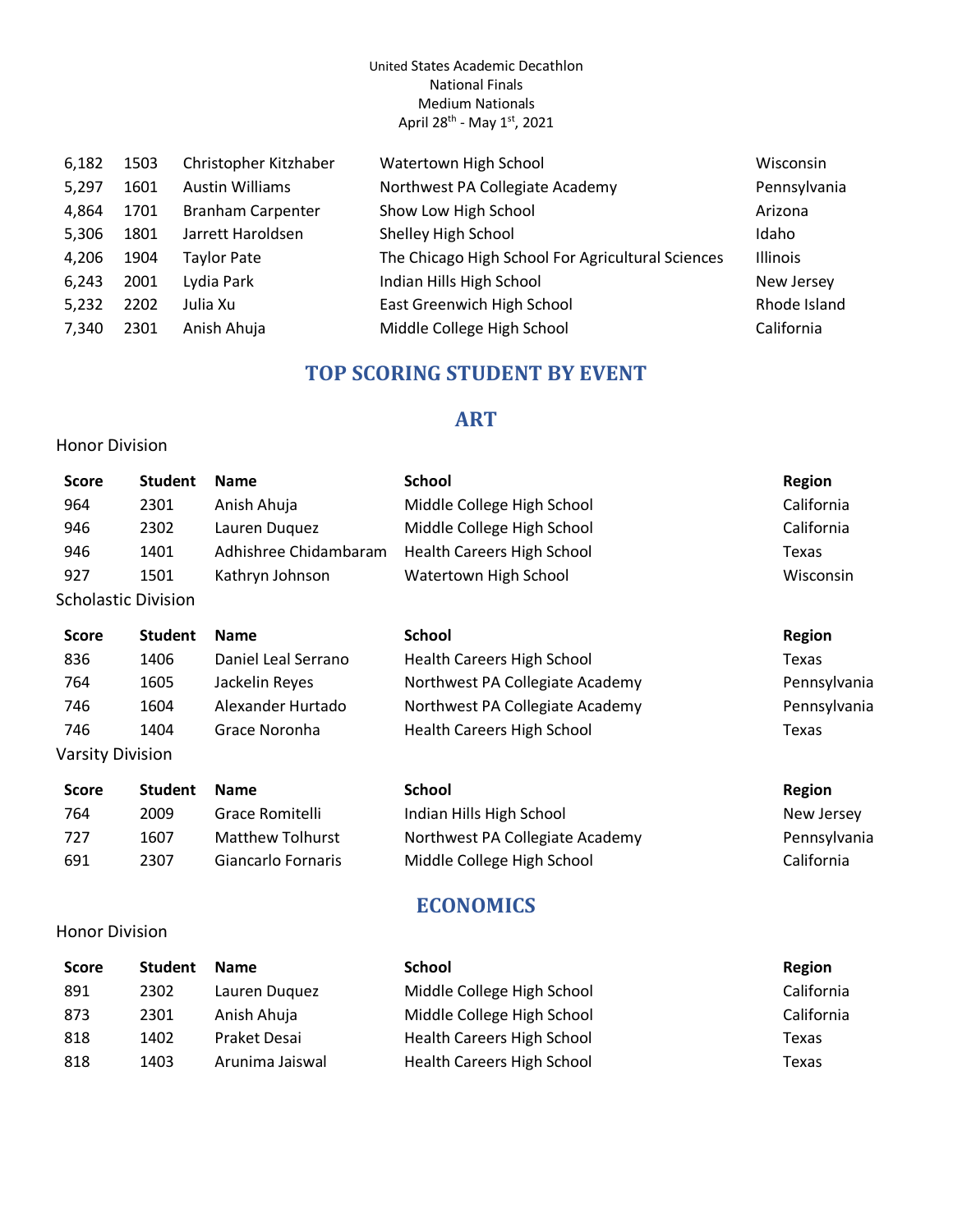#### Scholastic Division

| <b>Score</b>     | <b>Student</b> | <b>Name</b>         | <b>School</b>                     | <b>Region</b> |
|------------------|----------------|---------------------|-----------------------------------|---------------|
| 655              | 1604           | Alexander Hurtado   | Northwest PA Collegiate Academy   | Pennsylvania  |
| 600              | 1404           | Grace Noronha       | <b>Health Careers High School</b> | Texas         |
| 600              | 1406           | Daniel Leal Serrano | <b>Health Careers High School</b> | Texas         |
| 527              | 1705           | Adam Hobbs          | Show Low High School              | Arizona       |
| Varsity Division |                |                     |                                   |               |
| <b>Score</b>     | <b>Student</b> | <b>Name</b>         | <b>School</b>                     | <b>Region</b> |
| 655              | 2307           | Giancarlo Fornaris  | Middle College High School        | California    |
| 546              | 1708           | <b>Austin Neese</b> | Show Low High School              | Arizona       |

## **SCIENCE**

<span id="page-4-0"></span>491 1408 Seth Andal Health Careers High School 7exas

#### Honor Division

<span id="page-4-1"></span>Honor Division

| <b>Score</b> | <b>Student</b>             | <b>Name</b>           | <b>School</b>              | Region     |
|--------------|----------------------------|-----------------------|----------------------------|------------|
| 909          | 1401                       | Adhishree Chidambaram | Health Careers High School | Texas      |
| 855          | 2301                       | Anish Ahuja           | Middle College High School | California |
| 836          | 2302                       | Lauren Duguez         | Middle College High School | California |
|              | <b>Scholastic Division</b> |                       |                            |            |

#### **Score Student 1406 Name School School Region** 655 1406 Daniel Leal Serrano Health Careers High School Texas 600 2006 Julianna Zelnhefer Indian Hills High School New Jersey 564 2005 Renée Callari **Indian Hills High School** New Jersey Varsity Division

#### **Score Student # Name School School Region** 564 2007 Joseph Park Indian Hills High School New Jersey 546 2207 Cooper Jones East Greenwich High School Rhode Island 527 1708 Austin Neese Show Low High School Show Low High School Arizona

## **SOCIAL SCIENCE**

| <b>Score</b> | <b>Student</b> | <b>Name</b>           | <b>School</b>                     | Region     |
|--------------|----------------|-----------------------|-----------------------------------|------------|
| 960          | 2301           | Anish Ahuja           | Middle College High School        | California |
| 940          | 1402           | Praket Desai          | <b>Health Careers High School</b> | Texas      |
| 920          | 1403           | Arunima Jaiswal       | <b>Health Careers High School</b> | Texas      |
| 920          | 1401           | Adhishree Chidambaram | <b>Health Careers High School</b> | Texas      |
| 920          | 2302           | Lauren Duguez         | Middle College High School        | California |
| 920          | 2303           | John Mathews          | Middle College High School        | California |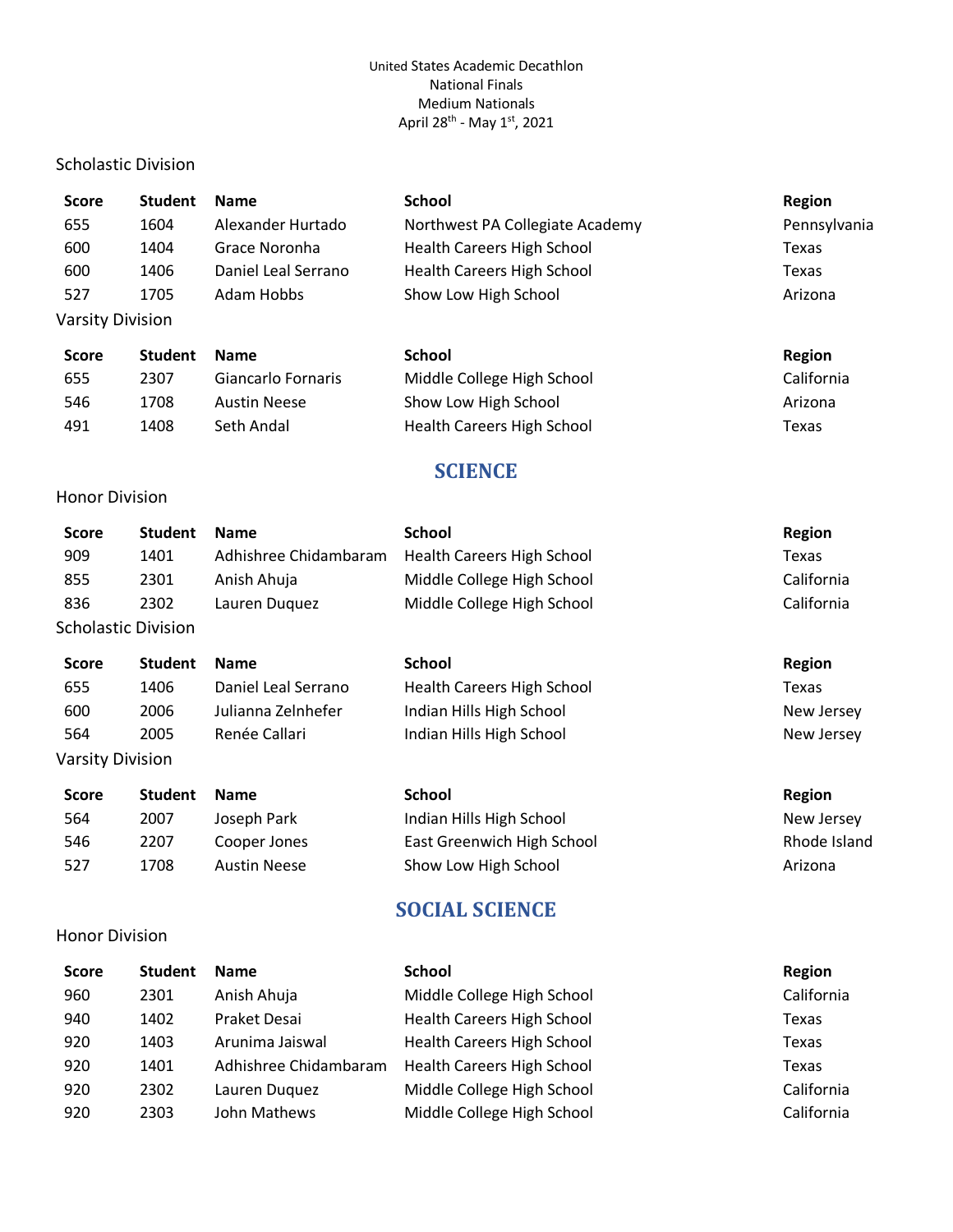## Scholastic Division

| <b>Score</b>     | <b>Student</b> | <b>Name</b>             | <b>School</b>                     | Region       |
|------------------|----------------|-------------------------|-----------------------------------|--------------|
| 840              | 1604           | Alexander Hurtado       | Northwest PA Collegiate Academy   | Pennsylvania |
| 840              | 1605           | Jackelin Reyes          | Northwest PA Collegiate Academy   | Pennsylvania |
| 780              | 1406           | Daniel Leal Serrano     | <b>Health Careers High School</b> | Texas        |
| 760              | 2005           | Renée Callari           | Indian Hills High School          | New Jersey   |
| Varsity Division |                |                         |                                   |              |
| <b>Score</b>     | <b>Student</b> | <b>Name</b>             | <b>School</b>                     | Region       |
| 920              | 1607           | <b>Matthew Tolhurst</b> | Northwest PA Collegiate Academy   | Pennsylvania |

| 760 | 1708 | Austin Neese        | Show Low High School                              | Arizona         |
|-----|------|---------------------|---------------------------------------------------|-----------------|
| 700 | 2008 | Alexandra McCormick | Indian Hills High School                          | New Jersey      |
| 700 | 1508 | Ayden Thomas        | Watertown High School                             | Wisconsin       |
| 700 | 1908 | Liam Curtin         | The Chicago High School For Agricultural Sciences | <b>Illinois</b> |

# **MUSIC**

<span id="page-5-0"></span>

|  | <b>Honor Division</b> |
|--|-----------------------|
|--|-----------------------|

| <b>Score</b>            | <b>Student</b>             | <b>Name</b>           | <b>School</b>                     | <b>Region</b> |
|-------------------------|----------------------------|-----------------------|-----------------------------------|---------------|
| 980                     | 2301                       | Anish Ahuja           | Middle College High School        | California    |
| 980                     | 2303                       | John Mathews          | Middle College High School        | California    |
| 980                     | 1401                       | Adhishree Chidambaram | Health Careers High School        | Texas         |
| 980                     | 1402                       | Praket Desai          | <b>Health Careers High School</b> | Texas         |
| 960                     | 1403                       | Arunima Jaiswal       | <b>Health Careers High School</b> | Texas         |
| 960                     | 2302                       | Lauren Duquez         | Middle College High School        | California    |
| 860                     | 2001                       | Lydia Park            | Indian Hills High School          | New Jersey    |
| 860                     | 2002                       | Cora Mayer-Costa      | Indian Hills High School          | New Jersey    |
|                         | <b>Scholastic Division</b> |                       |                                   |               |
| <b>Score</b>            | <b>Student</b>             | <b>Name</b>           | <b>School</b>                     | <b>Region</b> |
| 820                     | 2005                       | Renée Callari         | Indian Hills High School          | New Jersey    |
| 780                     | 2006                       | Julianna Zelnhefer    | Indian Hills High School          | New Jersey    |
| 700                     | 1404                       | Grace Noronha         | <b>Health Careers High School</b> | Texas         |
| 700                     | 1406                       | Daniel Leal Serrano   | <b>Health Careers High School</b> | Texas         |
| <b>Varsity Division</b> |                            |                       |                                   |               |
| <b>Score</b>            | <b>Student</b>             | <b>Name</b>           | <b>School</b>                     | <b>Region</b> |
| 660                     | 2007                       | Joseph Park           | Indian Hills High School          | New Jersey    |

580 2307 Giancarlo Fornaris Middle College High School California 580 1607 Matthew Tolhurst Northwest PA Collegiate Academy Pennsylvania 560 1408 Seth Andal Health Careers High School Texas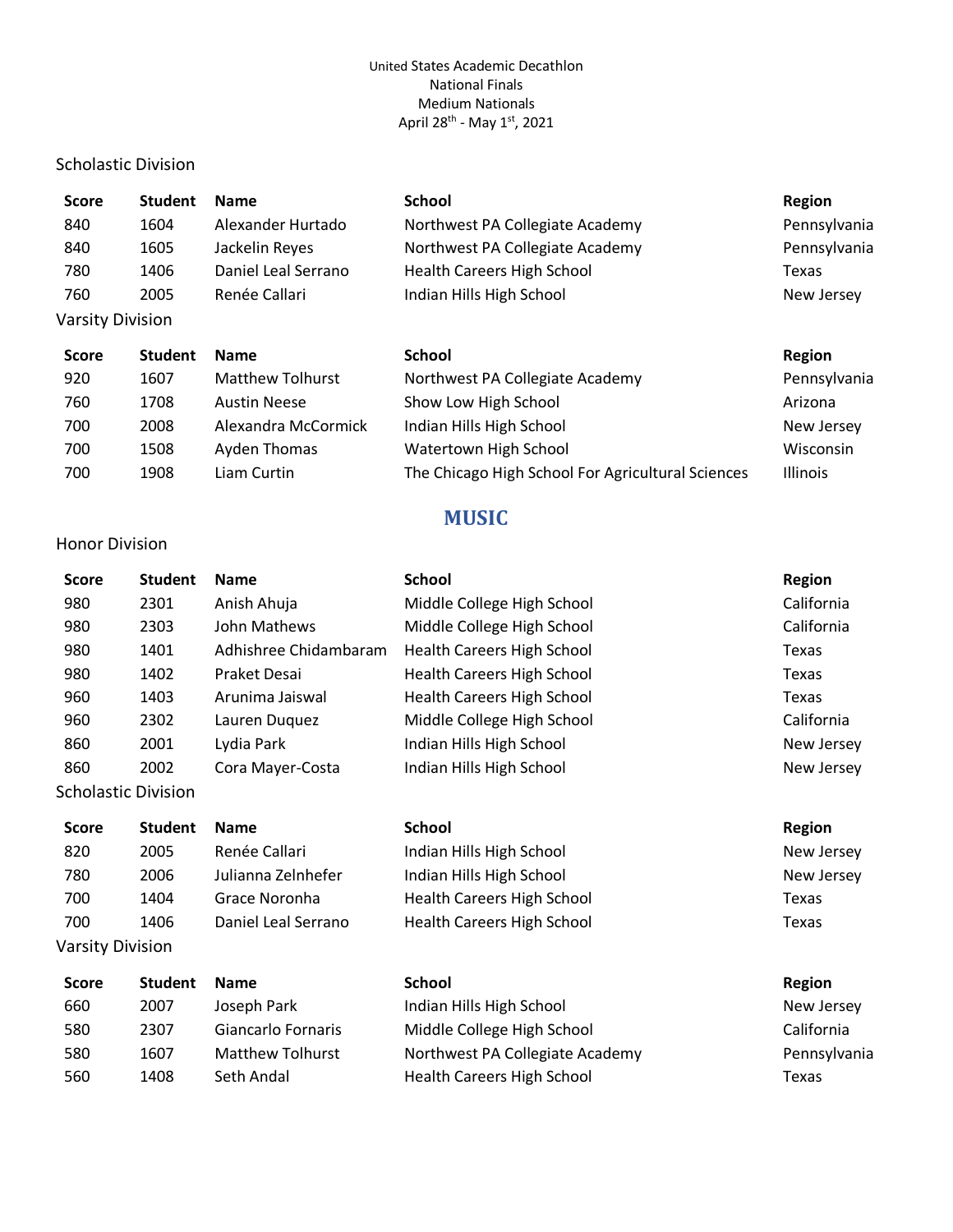## **LITERATURE**

#### <span id="page-6-0"></span>Honor Division

<span id="page-6-1"></span>Honor Division

| <b>Score</b> | <b>Student</b>      | <b>Name</b>           | <b>School</b>                     | Region     |
|--------------|---------------------|-----------------------|-----------------------------------|------------|
| 920          | 1403                | Arunima Jaiswal       | <b>Health Careers High School</b> | Texas      |
| 920          | 2302                | Lauren Duquez         | Middle College High School        | California |
| 900          | 2301                | Anish Ahuja           | Middle College High School        | California |
| 880          | 1401                | Adhishree Chidambaram | <b>Health Careers High School</b> | Texas      |
|              | Scholastic Division |                       |                                   |            |

| <b>Score</b>            | <b>Student</b> | <b>Name</b>         | <b>School</b>                   | Region     |
|-------------------------|----------------|---------------------|---------------------------------|------------|
| 700                     | 2005           | Renée Callari       | Indian Hills High School        | New Jersey |
| 700                     | 1604           | Alexander Hurtado   | Northwest PA Collegiate Academy | Pennsylvan |
| 660                     | 1605           | Jackelin Reyes      | Northwest PA Collegiate Academy | Pennsylvan |
| 640                     | 1406           | Daniel Leal Serrano | Health Careers High School      | Texas      |
| 640                     | 2006           | Julianna Zelnhefer  | Indian Hills High School        | New Jersey |
| <b>Varsity Division</b> |                |                     |                                 |            |

| <b>Student</b> | <b>Name</b>             | <b>School</b>                   | Region     |
|----------------|-------------------------|---------------------------------|------------|
| 1607           | <b>Matthew Tolhurst</b> | Northwest PA Collegiate Academy | Pennsylvan |
| 2309           | Terrence Uia-Leuta      | Middle College High School      | California |
| 2007           | Joseph Park             | Indian Hills High School        | New Jersey |
| 1508           | Ayden Thomas            | Watertown High School           | Wisconsin  |
| 2308           | Anira Rose              | Middle College High School      | California |
|                |                         |                                 |            |

## **MATHEMATICS**

| <b>Score</b>               | <b>Student</b> | <b>Name</b>           | <b>School</b>              | <b>Region</b> |
|----------------------------|----------------|-----------------------|----------------------------|---------------|
| 866.7                      | 2301           | Anish Ahuja           | Middle College High School | California    |
| 733.3                      | 2303           | John Mathews          | Middle College High School | California    |
| 733.3                      | 1002           | <b>Brady Hampel</b>   | Hardaway High School       | Georgia       |
| 666.7                      | 1503           | Christopher Kitzhaber | Watertown High School      | Wisconsin     |
| <b>Scholastic Division</b> |                |                       |                            |               |
| <b>Score</b>               | <b>Student</b> | <b>Name</b>           | <b>School</b>              | <b>Region</b> |
| 466.7                      | 2006           | Julianna Zelnhefer    | Indian Hills High School   | New Jersey    |

422.2 2205 Aiza Shaikh East Greenwich High School Rhode Island 422.2 1406 Daniel Leal Serrano Health Careers High School Texas 422.2 1505 Joshua Meloy Watertown High School Wisconsin 422.2 1606 Sarah Deimel Northwest PA Collegiate Academy Pennsylvania 377.8 1004 Kyra Cooper Hardaway High School Georgia

Pennsylvania Pennsylvania

Pennsylvania